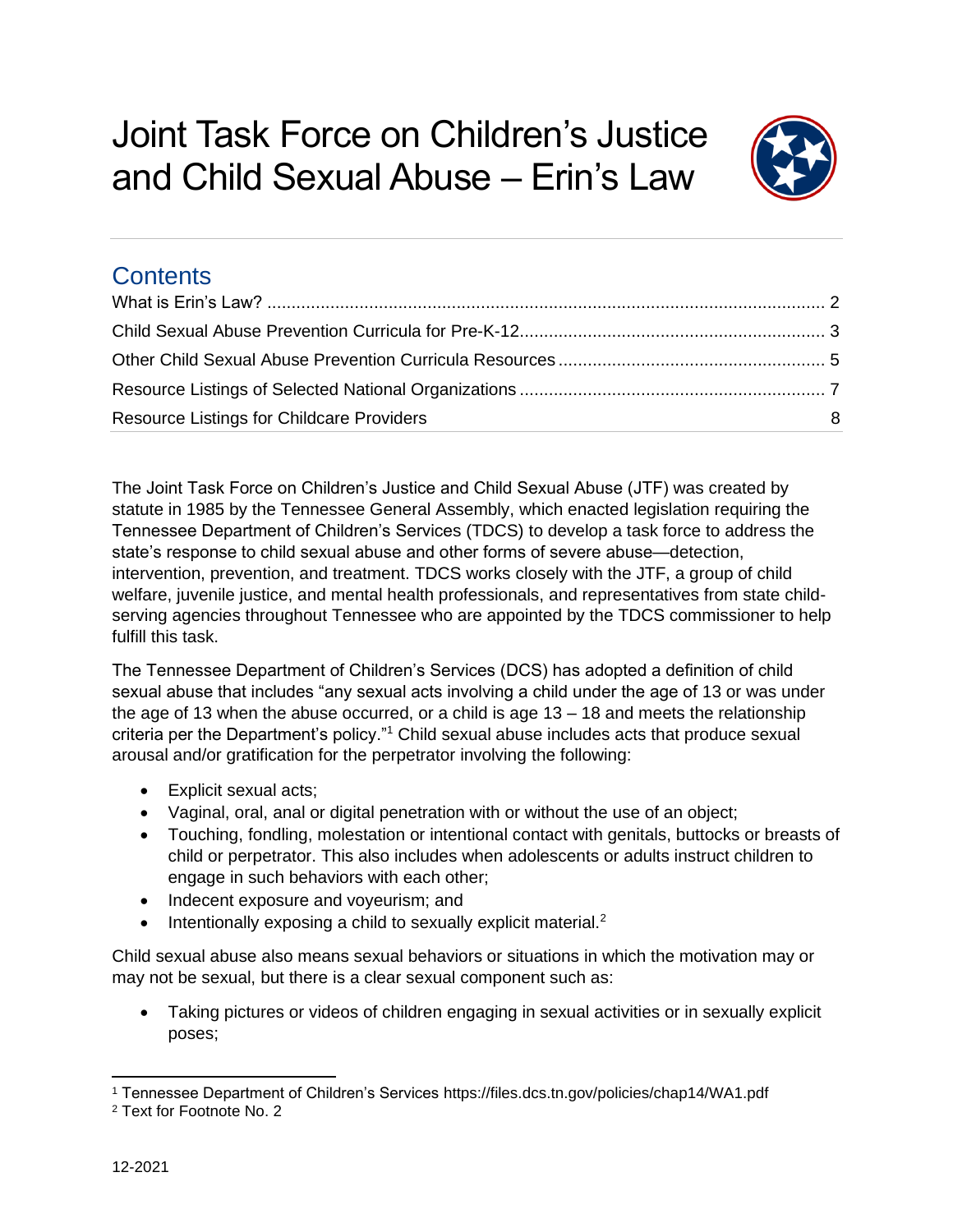

- Making children available to others for sexual purposes;
- The sexual gratification or benefit of an adult;
- Use of a child for prostitution; and
- Caregiver has knowledge or reasonable suspicion of child sexual abuse by another person and intentionally fails to intervene or protect child.

*Child sexual abuse is more prevalent than the U.S. public would like to believe. It is widespread, children of all ages, races, and ethnicities experience child sexual abuse.*

Here are some other key findings from the CDC about child sexual abuse:<sup>3</sup>

| One in four girls and one in 13 boys experience child sexual abuse at<br>some point in childhood.                                                   |
|-----------------------------------------------------------------------------------------------------------------------------------------------------|
| Most children are sexually abused by someone they know and trust.                                                                                   |
| In 2019, there were over 41 million videos of child sexual abuse<br>reported compared to five years ago when there were less than<br>350,000.       |
| Physical force is very rarely used, rather the offender uses<br>manipulation such as bribes, gifts and games.                                       |
| More than 80% of child sexual abuse cases never come to the<br>attention of Child Protective Services (CPS) or law enforcement.                     |
| Children often do not tell because they are afraid they will not be<br>believed or they worry about what a disclosure would do to their family.     |
| There is no typical offender—they come from all walks of life. It<br>happens not only in impoverished areas but in affluent communities as<br>well. |
|                                                                                                                                                     |

## <span id="page-1-0"></span>What is Erin's Law?

Erin's Law focuses on preventing child sexual abuse and was signed into law in Tennessee in 2014. This law encourages schools across the state to provide age-appropriate instruction to students on personal body safety and how to report sexual abuse, including such abuse which may occur in the child's home for grades K-12. The bill is named after Erin Merryn, an Illinois native who was sexually abused as a child. For more information on Erin's Law, please visit <http://www.tn.gov/sos/acts/108/pub/pc0706.pdf> and [www.erinslaw.org.](http://www.erinslaw.org/)

<sup>3</sup> Text for Footnote No. 3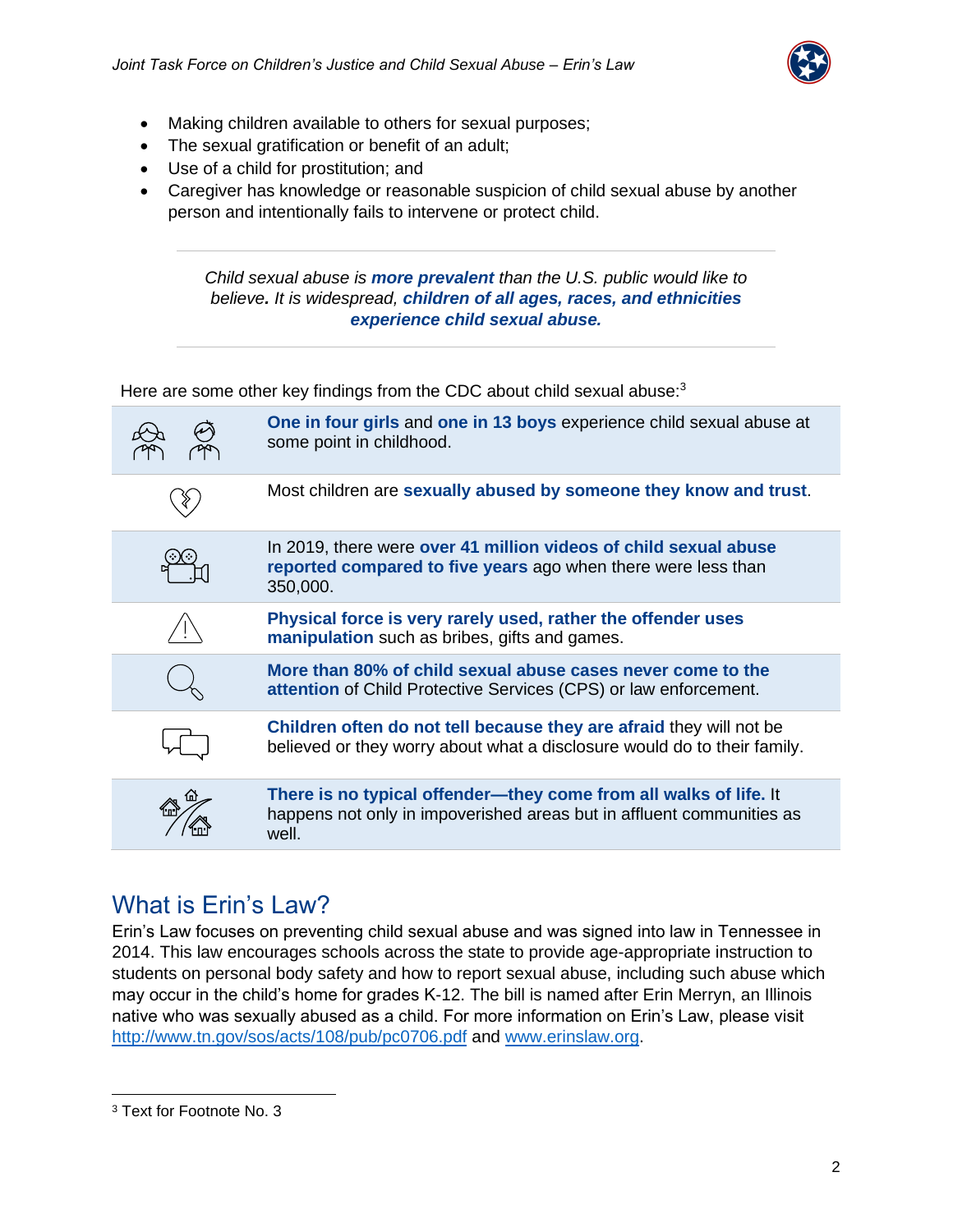

# <span id="page-2-0"></span>Child Sexual Abuse Prevention Curricula

Erin's law emphasizes the importance of educational programs that help prevent sexual abuse by using age-appropriate techniques to instruct children on how to recognize and report sexual abuse. Recognizing the need to provide school personnel with a diversity of curricula and resources, the JTF in partnership with both state departments of Education and Children's Services reviewed a variety of existing prevention curricula; and has identified a number of free or low cost resources and trainings that Tennessee public schools can utilize to train school personnel who interact with children and youth on how to prevent, recognize, and respond appropriately to child sexual abuse. While the resources in this document are primarily intended to help school districts, it is the hope of the JTF that other professionals working with children and youth could also use this document as a point of reference. The JTF does not promote any specific prevention curriculum or training, but rather identifies existing resources from state and other agencies on child sexual abuse prevention instruction for grades Pre-K-12.

## Kid Central TN

### **Website:** [www.kidcentraltn.com](http://www.kidcentraltn.com/)

This state government website offers a wealth of information and resources, not only for Tennessee families related to child development, education, health, and supportive services, but also provide resources for school personnel on identifying, preventing and reporting child abuse and neglect.

### Kids on the Block Program

### **Audience:** Grades K-3

**Cost:** For schools whose counties have funding, the program is free of charge, but a travel fee ranging from \$150-\$175 is required. Schools whose counties do not have funding will have to pay an initial \$500 program fee with additional costs of \$150 per each additional program plus the travel fee.

**Nashville – Stars website:** <https://starsnashville.org/programs-and-services/kids-on-the-block/>

This theater format training educates young children about child sexual abuse through the use of puppetry. The program also includes different programs in which the puppets discuss their "personal stories" regarding both physical and sexual abuse. Following the presentation, the puppeteers are trained to address issues related to child abuse and answer questions from the children via the puppets, so that children can clarify any information and gain additional insight into abuse.

### Nurture the Next (Tennessee)

### **Cost:** Free

### **Website:** [www.nurturethenext.org](http://www.nurturethenext.org/)

This organization is a leader in building awareness and providing education to the general public and to everyone involved in the effort to prevent the abuse and neglect of Tennessee's children.

### Sexual Assault Center of East Tennessee

**Cost:** Free **Website:** <http://www.mcnabbcenter.org/sacet>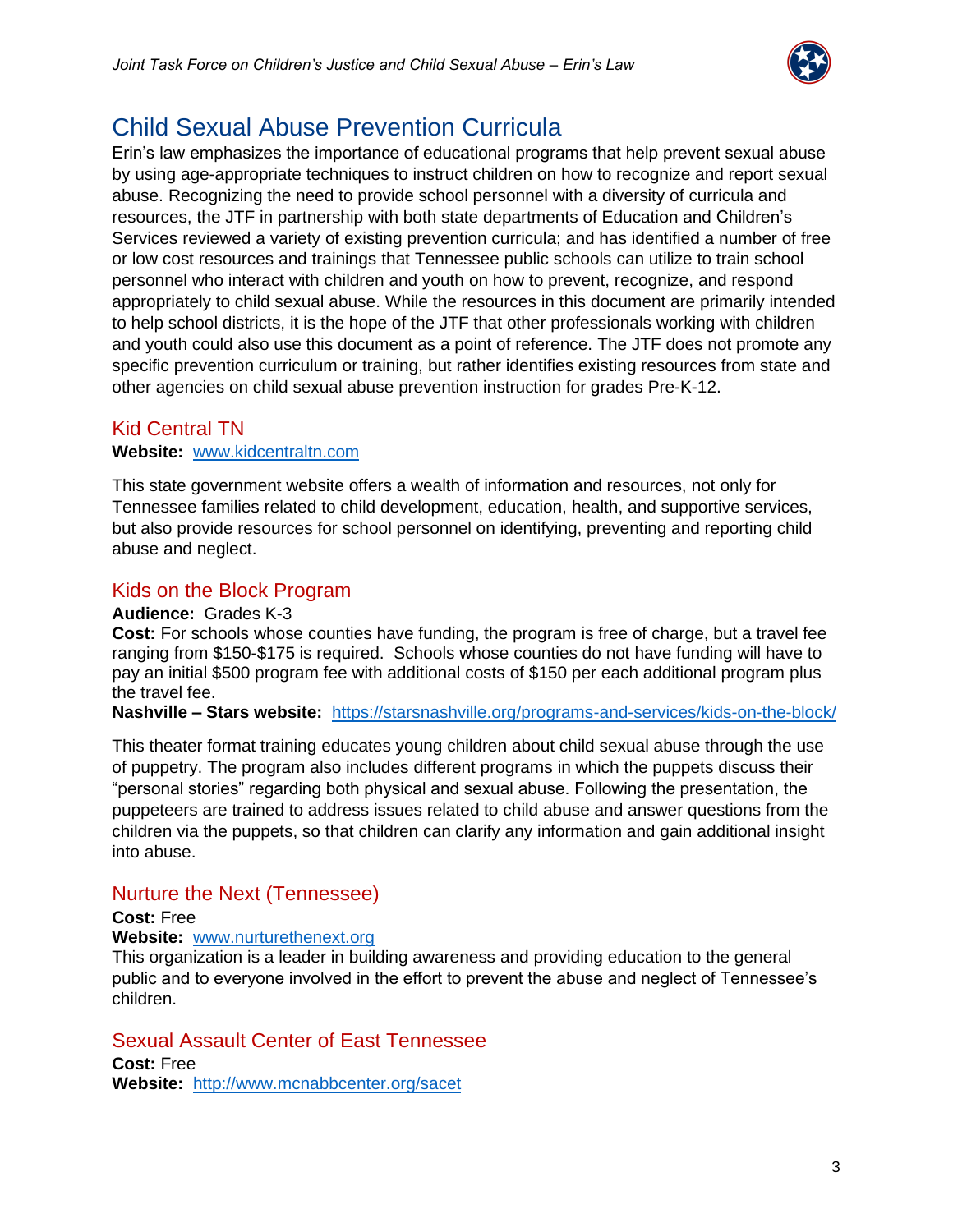

This center is located in Knoxville and serves 15 counties. The center provides services for survivors of sexual assault and their education department also has a child sexual abuse prevention curriculum that they facilitate in Knox, Anderson, and Blount county schools from K- $12<sup>th</sup>$  grade.

## Sexual Assault Center of Nashville

**Audience:** Grades Pre-K – 12 **Cost:** Free **Website:** <https://www.sacenter.org/resources/safety-and-support-for-parents-caregivers.aspx>

This organization offers several child sexual abuse resources for children, teens, parents, caregivers, and professionals such as child care providers, school counselors and teachers, and children and youth organizations that pertains to:

- Learn the Facts about Child Sexual Abuse
- Reduce the Risk of Child Sexual Abuse
- Talking Points for Children (Body Safety Conversation Starters, Body Safety Rules, Listening to Children, Talking with Teens, Activity Books)
- Recognizing the Warning Signs of Child Sexual Abuse
- Know what to do When Receiving a Disclosure and Addressing Boundary Violations
- Tips for Talking to Children by Age (5 and under, ages 6-9, and all ages)
- Children's Coloring Activities Books that can be downloaded
- Talking with Teens About Safety and Sexual Assault
- Signs of Sexual Assault in Children
- How can I tell if my teen has experienced Sexual Assault or Harassment

## Shelby County Rape Crisis Center

### **Cost:** Free

### **Website:** <https://www.shelbycountytn.gov/index.aspx?NID=737>

This center is located in Memphis and provides services to victims of all ages. In addition, they have programs that educate students on how to recognize and prevent sexual assault.

## Stewards of Children Training

**Cost:** \$10.00 per participant; however some groups might qualify for a waiver

This training program/curriculum is designed to educate and motivate adults to prevent, recognize, and respond to childhood sexual abuse. The accompanying workbook and video/DVD use the principles of choice, consciousness, and personal power. These principles are used to promote an understanding of the nature and impact of childhood sexual abuse and to provide a context for empowered action. Stewards of Children also incorporates the 5 Steps to Protecting our Children, Darkness to Light's core educational tool for sexual abuse prevention. This training program is appropriate not only for systems and organizations who work with children, but also for individuals and other groups who want to respond to the epidemic nature of child sexual abuse at all levels of society. For more information about this training, please contact Nurture the Next at [www.nurturethenext.org](http://www.nurturethenext.org/) or the Tennessee Chapter of Children's Advocacy Centers at [www.tncac.org.](http://www.tncac.org/)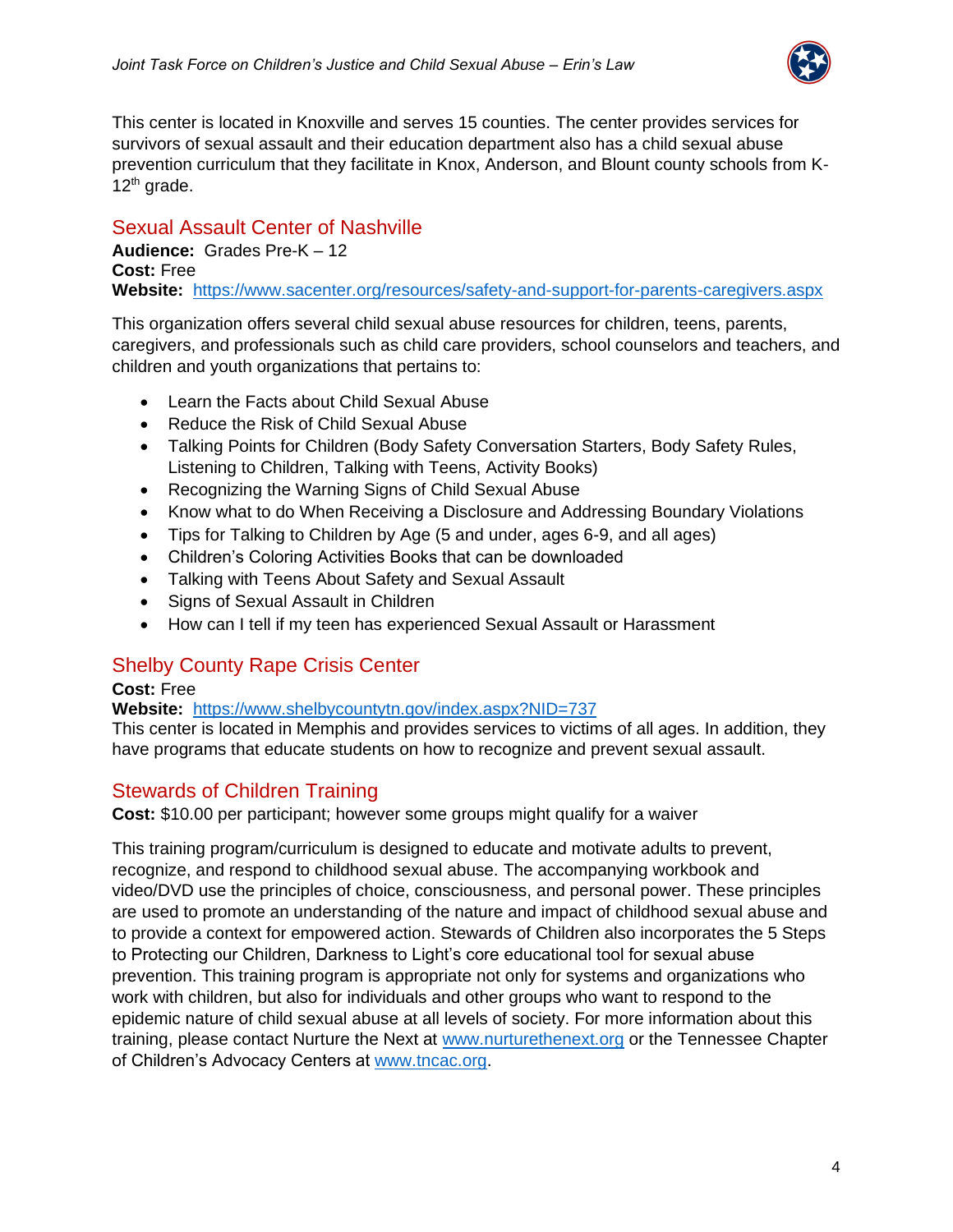

## Tennessee Chapter of Children's Advocacy Centers (TNCAC)

### **Cost:** Free

### **Website:** [www.tncac.org](http://www.tncac.org/)

TNCAC is a statewide membership organization dedicated to helping communities, through local child advocacy centers (CACs); respond to allegations of child abuse. This resource has several advantages in that there are nearly 50 CACs serving children and families across the state with expert staff in child abuse and many of them currently provide child sexual abuse training to students and teachers annually or upon request.

### Tennessee Department of Children's Services (DCS)

### **Cost:** Free

### **Website:** <https://www.tn.gov/dcs>

The DCS is Tennessee's public child welfare agency. The Department investigates allegations of child abuse and neglect in partnership with community partners such as Child Advocacy Centers, law enforcement, schools, and other agencies. DCS offers a self-paced online training on how to report and recognize child abuse and neglect on their websites as well as training on mandated reporting. Also, you may contact your local/regional DCS office to request training on how to prevent, recognize and respond appropriately to child abuse.

#### In addition, please see **DCS child sexual abuse prevention website** at

[https://www.tn.gov/dcs/program-areas/prevention/child-sexual-abuse-prevention.html.](https://www.tn.gov/dcs/program-areas/prevention/child-sexual-abuse-prevention.html) The website includes the following information - DCS partners in prevention, prevention training for adults and children, understanding sexually abusive behavior, resources and materials, and a public service announcement for preventing child sexual abuse: **"What if I told You Something**  Happened to me" on YouTube at [https://www.youtube.com/watch?v=urxjQjqWAuA.](https://www.youtube.com/watch?v=urxjQjqWAuA)

## Tennessee Voices for Victims

### **Cost:** Free

### **Website:** [www.tnvoicesforvictims.org](http://www.tnvoicesforvictims.org/)

This victim advocate organization services includes in-service training for teachers and parents, as well as presentations for middle and high school on such topics as child sexual abuse, domestic violence, sexting, internet dangers and acquaintance rape. In addition they are trained to facilitate the child sexual abuse curriculum Darkness to Light. Over the last 20 years they have presented hundreds of programs for teachers, students, and the general public on these topics.

## <span id="page-4-0"></span>Other Child Sexual Abuse Prevention Curricula Resources

## Childhelp – Speak Up Be Safe

**Audience:** Grades Pre K – 12 **Cost: Website:** <https://www.childhelp.org/subs/the-curriculum/>

This evidence-based child abuse prevention education program provides fully scripted, ageappropriate lessons in grades PK-12, plus in-depth facilitator training. Lessons build safety skills and resistance strategies to help youth prevent and interrupt various types of abuse physical, emotional, sexual, neglect, bullying, and cyber abuse. Childhelp requires that every person who intends to deliver Childhelp Speak Up Be Safe lessons is a certified facilitator. Facilitator training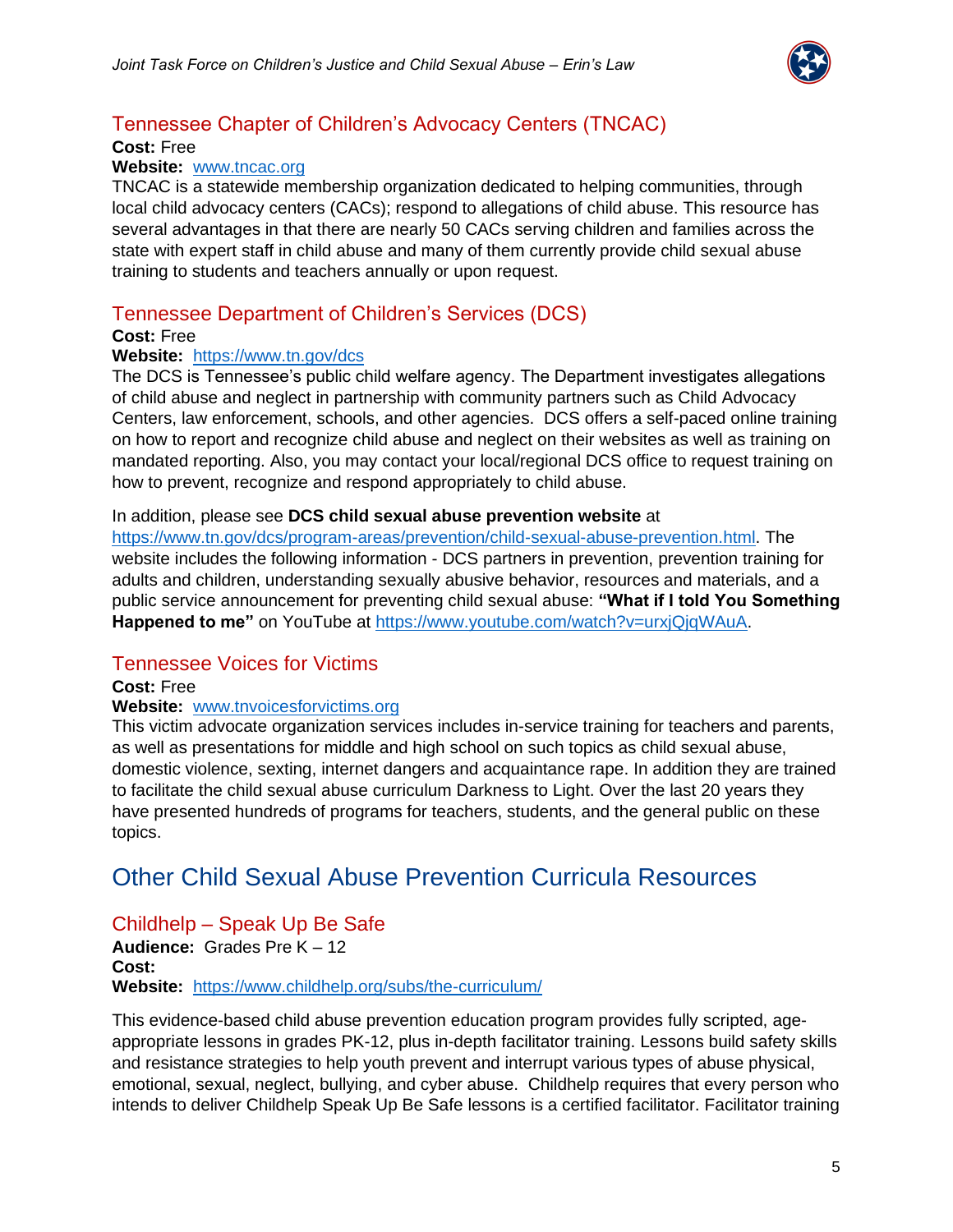

is available on demand via the LMS at www.speakupbesafe.org and is included when a school, school district, or community organization purchases the curriculum.

## Child Lures Prevention

**Audience:** Grades Pre K-12 **Cost:** \$489.00 – Bulk rates and customized editions are also available **Website:** <http://childluresprevention.com/>

This comprehensive, research-based program teaches age appropriate "Child Lures" and prevention strategies for each lure. In February 2015, the curriculum received approval by the National Educators to Stop Trafficking.

### Defend Innocence

**Audience:** All ages **Cost:** Free **Website:** [https://defendinnocence.org/child-sexual-abuse-risk-reduction/proactive](https://defendinnocence.org/child-sexual-abuse-risk-reduction/proactive-parenting/build-support/7-ways-teachers-can-help-prevent-child-sexual-abuse/)[parenting/build-support/7-ways-teachers-can-help-prevent-child-sexual-abuse/](https://defendinnocence.org/child-sexual-abuse-risk-reduction/proactive-parenting/build-support/7-ways-teachers-can-help-prevent-child-sexual-abuse/)

This program explains how teachers can act as a safety net for children who are at high risk of abuse at home and offers seven ways teachers can help prevent sexual abuse of their students. Also, this program provides information about typical sexual behavior for children ages 0-2, 3-6, 6-9, 10-12.

### Mama Bear Effect - Rock the Talk

**Audience:** All ages, including children with disabilities **Cost:** Free

**Website:** <https://themamabeareffect.org/rock-the-talk/>

The Rock the Top program includes child sexual abuse prevention activities and information for infant to four years, grade school, tweens and teens, and for children with disabilities as well as resources – coloring pages, free downloads, and book recommendations.

## Michigan Model

**Audience:** Grades K-6

**Cost:** Print/Digital varies from \$80.00 to \$262.00 and Bundle varies from \$145.00 to \$275.00 **Website (safety section):** [https://www.michiganmodelforhealth.org/news](https://www.michiganmodelforhealth.org/news-releases/blog/personal-safety-child-sexual-abuse-grk-6-mmh-curriculum-updates)[releases/blog/personal-safety-child-sexual-abuse-grk-6-mmh-curriculum-updates](https://www.michiganmodelforhealth.org/news-releases/blog/personal-safety-child-sexual-abuse-grk-6-mmh-curriculum-updates)

The personal safety lessons in the *Michigan Model for Health™* curriculum at grades K-6 have gone through a major update and revision in 2020. The updated MMH curriculum is available in both print<sup>\*</sup> and digital formats and the scope of the curriculum content changes include:

- New streamed videos, children's books and posters on child sexual abuse prevention
- New and updated Family Resource Sheets (FRS) for parents and guardians on personal safety and child sexual abuse prevention
- Updated website resources for teachers and parents

To order the curriculum, out-of-state teachers and educators and Health Coordinators/Consultants, should go to the [Michigan Model for Health Clearinghouse website](https://mmhclearinghouse.org/) or contact MMHC for assistance at [support@michiganmodelforhealth.org](mailto:support@michiganmodelforhealth.org) and [\(888\) 517-6195](tel:8885176195).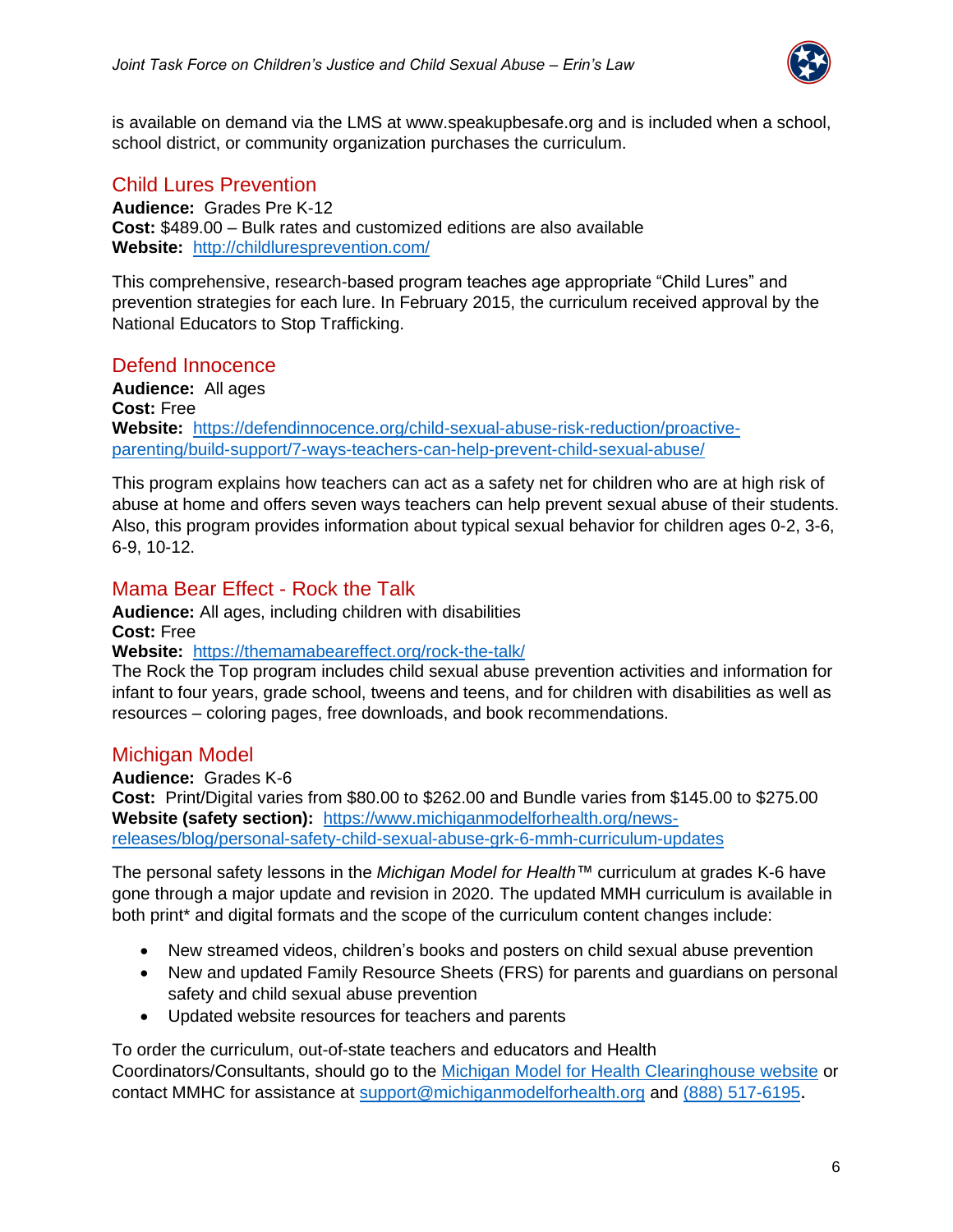

## Play it Safe!®

**Audience:** Grades Pre K – 12 Cost: Online Pre-2<sup>nd</sup> is \$229.00 per grade and online and hardcopy is \$329.00 per grade; online for  $3<sup>rd</sup>$  grade is \$179.00 per grade and online and hardcopy is \$229.00 per grade. For the cost of the videos for grades Pre K -12, please contact Diane Mayfield at [dmayfield@womenscentertc.org](mailto:dmayfield@womenscentertc.org)

**Website:** <https://www.playitsafe.org/>

This child abuse awareness and prevention program uses age-appropriate materials to educate children Pre-K through high school in ways they can best learn and respond. Scripts and videos are developed through an evidence-based approach to teach children and teens how to reduce their risk of sexual and physical abuse by recognizing potentially abusive behavior, responding appropriately to threatening situations, and reporting abuse to a trusted adult. Some of the program topics include safe, unsafe, and confusing touch for elementary-aged children and sexting, healthy relationships and dating violence for middle and high school-aged children.

## Second Step

**Audience:** Grades K-5 **Cost:** \$1,129.00 **Website:** <https://www.secondstep.org/child-protection>

This training was created by Committee for Children, an organization active in the field of child sexual abuse prevention for nearly 40 years. The Second Step Child Protection Unit takes a holistic approach to a school community's efforts to protect students. Online training modules guide administrators through child protection policies and procedures, train all staff to recognize and respond to indicators of abuse and neglect, and teach educators to deliver the classroom lessons to students in Early Learning through Grade 5. Easy-to-follow, scripted lessons teach children safety skills using age-appropriate instruction, giving kids the know-how and avenues to disclose abuse. Family materials explain what children are learning, alleviate anxiety, and provide guidance for talking to kids about safe and unsafe touch.

## Zero Abuse Project

**Audiences:** Grades K-6 **Cost:** Free tips, tools and resources to help adults help the kids in their life to be able to walk around smart and not scared:

**Website:** [https://www.zeroabuseproject.org/victim-assistance/jwrc/keep-kids-safe/personal](https://www.zeroabuseproject.org/victim-assistance/jwrc/keep-kids-safe/personal-safety/)[safety/](https://www.zeroabuseproject.org/victim-assistance/jwrc/keep-kids-safe/personal-safety/)

This child sexual abuse prevention curriculum covers the following topics:

- What if Games
- How to Talk to Strangers
- Talk about Touches
- Age Appropriate Conversations
- Empower Me
- <span id="page-6-0"></span>• Talking to Children about Scary News
- Resource Listings of Selected National Organizations

Darkness to Light **Website:** [www.d2l.org](http://www.d2l.org/)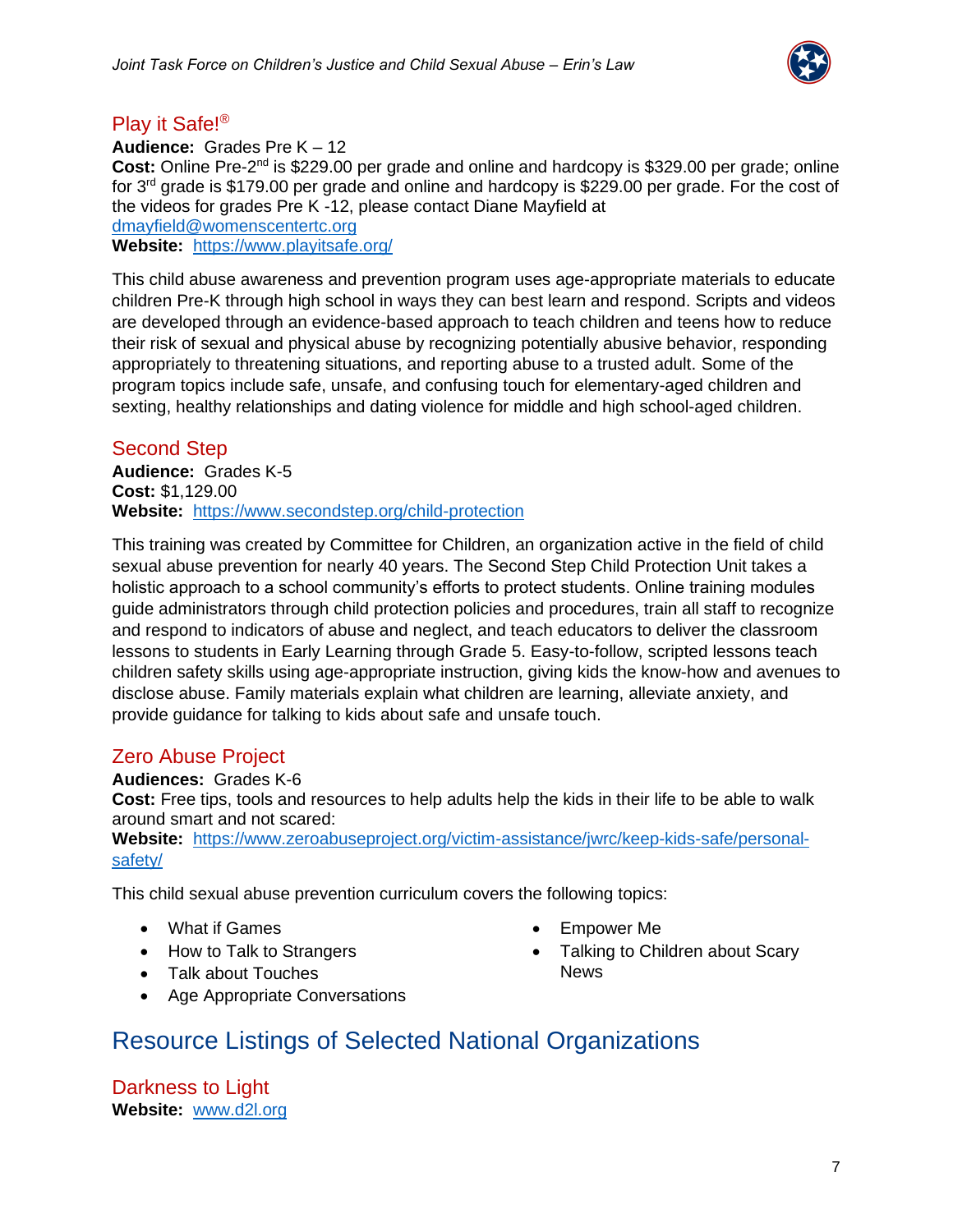

This program raises awareness of the prevalence and consequences of child sexual abuse by educating adults about the steps they can take to prevent, recognize and react responsibly to the reality of child sexual abuse. Additionally, Darkness to Light Prevent 360 is ideal for daycares and schools, child advocacy centers, youth sports and other youth-serving organizations, and faith-based groups. The complementary skills taught through Prevent 360 give children and adults a common language and expectation that can help keep children safe. In addition, some of Tennessee CACs offer this training. For more information, please contact Michelle Reiter at [michelle.l.reiter@tn.gov.](mailto:michelle.l.reiter@tn.gov)

### Prevent Child Abuse America

### **Website:** [www.preventchildabuse.org](http://www.preventchildabuse.org/)

This national organization was founded in 1972 in Chicago, and works to promote the healthy development of children and prevent child abuse before it can occur in order to help children to grow up and contribute in their communities. In addition, you can find published information and resources on child sexual abuse on the website.

### Stop It Now!

### **Website:** [www.stopitnow.org](http://www.stopitnow.org/)

This national nonprofit organization employs a public health approach to preventing the perpetration of child sexual abuse. Through its public education, public policy, and research programs, this organization reaches families where a parent, child, or other relative may be at risk to abuse a child; abusers themselves; and those at risk to abuse; helping them to stop or prevent the sexual abuse and seek help.

# Resource Listings for Childcare Providers

### Defend Innocence

**Audience:** All ages **Cost:** Free **Website:** [https://defendinnocence.org/child-sexual-abuse-risk-reduction/proactive](https://defendinnocence.org/child-sexual-abuse-risk-reduction/proactive-parenting/build-support/7-ways-teachers-can-help-prevent-child-sexual-abuse/)[parenting/build-support/7-ways-teachers-can-help-prevent-child-sexual-abuse/](https://defendinnocence.org/child-sexual-abuse-risk-reduction/proactive-parenting/build-support/7-ways-teachers-can-help-prevent-child-sexual-abuse/)

This program explains how teachers can act as a safety net for children who are at high risk of abuse at home and offers seven ways teachers can help prevent sexual abuse of their students. Also, this program provides information about typical sexual behavior for children ages 0-2, 3-6, 6-9, 10-12.

### Extension Alliance for Better Child Care

**Website:** [https://childcare.extension.org/child-care-and-child-abuse-and-neglect/](https://urldefense.com/v3/__https:/childcare.extension.org/child-care-and-child-abuse-and-neglect/__;!!PRtDf9A!6D7x_ZSQHR2eqmEqqpmQB5YzExu6F3sx-UTS12BrkHjGQE-VcKTDBJPPSGi7kclY$)

These NAEYC (National Association for the Education of Young Children) articles are REALLY OLD however still applicable. NAEYC provides resources for educators that work with children ages 6 weeks-8 years.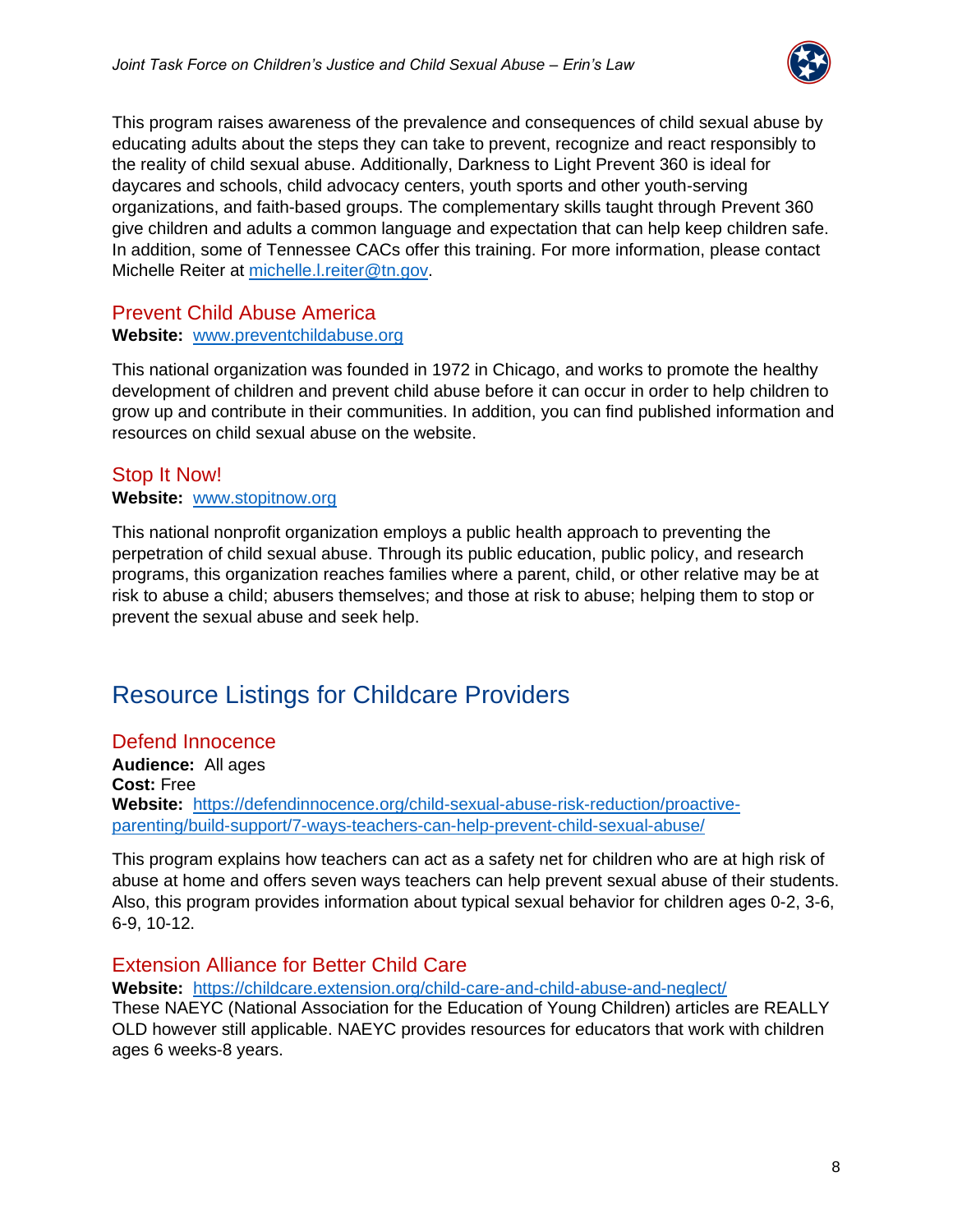

## Mama Bear Effect - Rock the Talk

**Audience:** All ages, including children with disabilities **Cost:** Free

**Website:** <https://themamabeareffect.org/rock-the-talk/>

The Rock the Top program includes child sexual abuse prevention activities and information for infant to four years, grade school, tweens and teens, and for children with disabilities as well as resources – coloring pages, free downloads, and book recommendations.

National Association Education of Young Children (NAEYC) - Where We Stand on Child Abuse Prevention and Prevention of Child Abuse in Early Childhood Programs and the Responsibilities of Early Childhood Professionals to Prevent Child Abuse

**Websites:** [https://www.naeyc.org/sites/default/files/globally-](https://www.naeyc.org/sites/default/files/globally-shared/downloads/PDFs/resources/position-statements/ChildAbuseStand.pdf)

[shared/downloads/PDFs/resources/position-statements/ChildAbuseStand.pdf](https://www.naeyc.org/sites/default/files/globally-shared/downloads/PDFs/resources/position-statements/ChildAbuseStand.pdf) and [https://www.naeyc.org/sites/default/files/globally-shared/downloads/PDFs/resources/position](https://www.naeyc.org/sites/default/files/globally-shared/downloads/PDFs/resources/position-statements/PSCHAB98.PDF)[statements/PSCHAB98.PDF](https://www.naeyc.org/sites/default/files/globally-shared/downloads/PDFs/resources/position-statements/PSCHAB98.PDF)

NAEYC outlines the organization's position statements for the "Prevention of Child Abuse in Early Childhood Programs and the Responsibilities of Early Childhood Professionals to Prevent Child Abuse" and "Code of Ethical Conduct and Statement of Commitment" and other for early childhood programs and professionals

### Nurture the Next (Tennessee)

**Cost:** Free

### **Website:** [www.nurturethenext.org](http://www.nurturethenext.org/)

This organization is a leader in building awareness and providing education to the general public and to everyone involved in the effort to prevent the abuse and neglect of Tennessee's children.

## Sexual Assault Center of Nashville

**Audience:** Grades Pre-K – 12 **Cost:** Free **Website:** <https://www.sacenter.org/resources/safety-and-support-for-parents-caregivers.aspx>

This organization offers several child sexual abuse resources for children, teens, parents, caregivers, and professionals such as child care providers, school counselors and teachers, and children and youth organizations that pertains to:

- Learn the Facts about Child Sexual Abuse
- Reduce the Risk of Child Sexual Abuse
- Talking Points for Children (Body Safety Conversation Starters, Body Safety Rules, Listening to Children, Talking with Teens, Activity Books)
- Recognizing the Warning Signs of Child Sexual Abuse
- Know what to do When Receiving a Disclosure and Addressing Boundary Violations
- Tips for Talking to Children by Age (5 and under)
- Children's Coloring Activities Books that can be downloaded